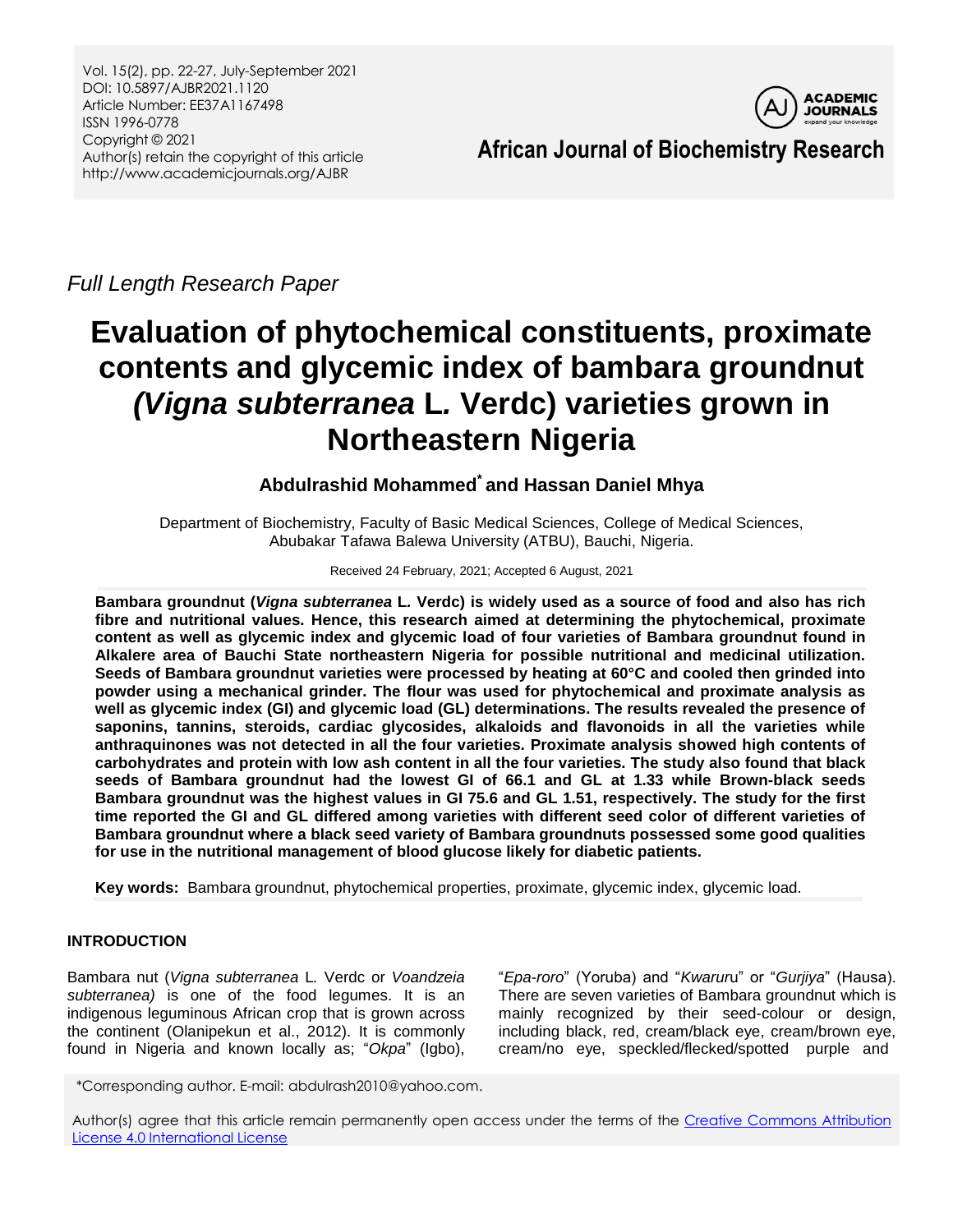brown (light or dark) (PGBG, 2011). The traditional use of Bambara groundnut seeds in treatment/management of several ailments is remarkable and presents a gap for detailed study on the therapeutic and pharmaceutical value of the crop (Harris et al., 2018). Jideani and Diederick (2014) reported that the medicinal role of Bambara groundnut is mainly based on information obtained from communities in several parts of Africa and the world where this crop is reportedly responsible and useful for treatment of various ailments. For example as a treatment/management for diarrhea, a mixture of Bambara groundnut seeds and water from boiled maize are consumed. To alleviate the nausea associated with pregnancy, pregnant women chew and swallow Bambara groundnut seeds (Olanipekun et al., 2019). Other prophylactic and therapeutic use of Bambara groundnut seeds includes protein deficiency kwashiorkor, veneral diseases, polymenorrhea (roasted BGN seeds are used), internal bruising, and cataracts (mixture of water and crushed BGN seeds are used (Olanipekun et al., 2019).

Glycemic index (GI) is referring to a measure of the glycemic effect of carbohydrate in a particular food, which is compared to an equivalent amount of carbohydrate in a standard amount of glucose (Jenkins et al., 1981). Studies showed that dietary GI, or GL plays a significant role in glycemic control of an individual (Thomas and Elliott, 2009). Carbohydrate foods with low GI has been considered to be advantageous for its sustained blood glucose levels and metabolic control as reported by Eleazu (2016) where glycemic index of less than 55 is considered low, 56-69 is considered medium and greater than 70 is high. According to Russell et al. (2016), the understanding of the effect of food on glycemic regulation and on the underlying metabolic derangements plays a vital role in the nutritional management of blood glucose levels for the prevention and management of diseases like diabetes mellitus. One of the objective of this study was to ascertain the GI of seed of Bambara groundnut varieties on healthy rats for possible utilization in management of diabetes.

#### **MATERIALS AND METHODS**

#### **Plant sample**

The four varieties of Bambara groundnut *(Vigna subterranea* L Verdc.) seeds were purchased directly from farmers in Alkaleri LGA of Bauchi State, North-East Nigeria. They were identified by a taxonomist at the Department of Biological Sciences, Abubakar Tafawa Balewa University, Bauchi, Nigeria. They were given a voucher number (Brown-black/ALK/01, Red/ALK/02, Brown/ ALK/03, and Black/ALK04).

#### **Feed formulations**

The formulated feed containing seed flour of Bambara groundnut varieties composed seed flour (56%), cray-fish (20%), vegetable oil (5%), rice bran (4%), sucrose (10%), and vitamin/mineral mixture (5%), respectively while the basal feed composed of the same ingredients as the experimental feeds except for Bambara groundnut seed flour was replaced with corn-flour (56%) as described by Olubunmi et al. (2017). The Bambara groundnut seed varieties formulated feeds containing seed flour of Bambara groundnut were tagged as, ALK/01, ALK/02, ALK/03 and ALK/04 feed.

#### **Phytochemical screening**

Phytochemical tests were carried out by using the standard methods of Harborne (1999), Sofowora (1993), Trease and Evans (1978) and Savithramma et al. (2011).

#### **Analysis of proximate contents of** *Balanites aegyptiaca* **kernels**

Ten grams of the flour were soaked in 100 ml of pre-boiled distilled water. The solution was shaken vigorously and allowed to stand for 24 h. It was then filtered using Whatman's No. 1 filter paper and concentrated by freeze-drying to solvent free extract. The moisture, ash, fibre carbohydrate, crude protein and fat contents in the seed extract were determined as described by AOAC standard assay method (AOAC, 1997).

#### **Determination of GI and GL**

Glycemic index in seeds of four Bambara groundnut varieties was determined in rats as done by Eggum et al. (1982). Briefly, rats were fasted overnight for 12 h and their fasting blood glucose were measured from their tail vein using On Call-Plus Glucometer. Different rats consumed the test diets (Bambara groundnut seed formulated feeds) containing 2 g of carbohydrate for 15 min, while control rats received glucose (2 g/2 ml) solution. Blood glucose levels were again checked at 30, 60, 90 and 120 min. GI was determined by calculating incremental area under 2 h of blood glucose response or curve (IAUC) for each diet and divided with the IAUC for glucose solution (standard) times 100 as reported by Jenkins et al. (1981). GL was calculated from GI value time's for available carbohydrate in diet divided by 100 (Wolever et al., 2003).

## **RESULTS**

The phytochemical contents of 4 varieties of Bambara groundnut (Brown-black, Red, Brown and black) are shown in Table 1, saponins, tannins, steroids, cardiac glycosides, alkaloids and flavonoids were detected in all the varieties while anthraquinones were not detected in all the 4 varieties.

Proximate composition of different varieties of Bambara groundnut is shown in Figure 1. The results showed all the seed varieties are rich in carbohydrate and protein contents but low in crude fat, moisture and ash. The red and black seeds are highest in carbohydrate content whereas, brown-black and brown seeds are highest in protein content. All the seeds varieties showed to contain low crude fat, moisture and ash where red and brown seeds contained the lowest crude fat, brown-black and brown seeds are lowest in moisture and, red and black seeds lowest in ash content. The low ash content indicates their low mineral contents, while low moisture content shows their ability to be stored for a long period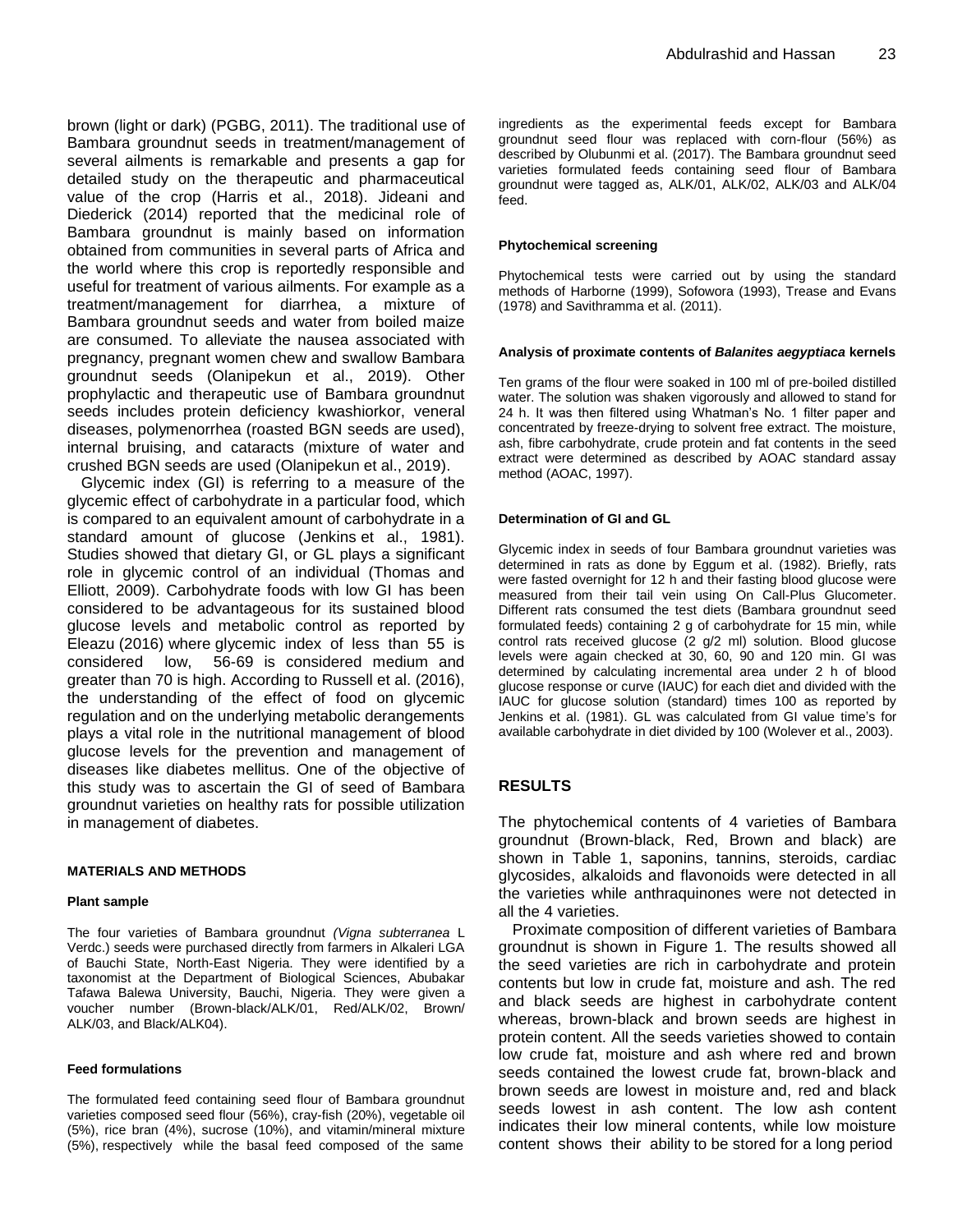

**Figure 1.** Proximate composition of different varieties of Bambara groundnut as mg/100 g of dry sample.

| Table 1. Phytochemical composition in seeds of 4 Bambara groundnut varieties. |  |
|-------------------------------------------------------------------------------|--|
|-------------------------------------------------------------------------------|--|

| Phytochemicals     | <b>Brown-black seeds</b> | <b>Red seeds</b> | <b>Brown seeds</b> | <b>Black seeds</b> |
|--------------------|--------------------------|------------------|--------------------|--------------------|
| Saponins           |                          |                  |                    |                    |
| Tannins            |                          |                  |                    |                    |
| <b>Steroids</b>    |                          |                  |                    |                    |
| Cardiac glycosides |                          |                  |                    |                    |
| Alkaloids          |                          |                  |                    |                    |
| Flavonoids         |                          |                  |                    |                    |
| Anthraquione       |                          |                  |                    |                    |

+ Detected, - Not Detected

of time under ambient conditions.

The results of blood glucose response of rats fed using different varieties of Bambara groundnut formulated feeds is presented in Figure 2. The results showed a difference in the increase in blood glucose responses of the tested rats while rat received glucose as standard had blood glucose response raised to 8.6 mmol/L. In the other hand, when rats were fed formulated feed using different seeds of Bambara groundnut varieties, their blood glucose response varied in the range of 4.8-6.7 mmol/L after feeding for 30 min. Sixty min later, the blood glucose responses begun to fall which continued throughout the 90 min duration where rat received glucose had 5.5 mmol/L and those that fed formulated feed using different seeds of Bambara groundnut varieties recorded a 3.5-5.5mmol/L reduction respectively.

The glucose incremental area under the curve (iAUC) values after consumption of the different seed diets of Bambara groundnut varieties varied in a range of 133.5- 152.05 mmol/L\*120 min as against 201.15 mmol/L\*120 min of the standard (glucose) as presented in Figure 3. The study found that black seeds the Bambara groundnut variety had the lowest iAUC value (133.5) as well as low GI (66.1) and GL (1.33) while brown-black seeds of Bambara groundnut variety is the highest in iAUC, GI (75.6), and GL (1.51) respectively as can be seen in Table 2.

## **DISCUSSION**

Plant parts produce different chemical compounds or phytochemicals which have been used in a wide range of commercial, medicinal and industrial applications. The obtained results obtained from the preliminary qualitative phytochemical screening of different Bambara groundnut varieties showed that the seeds of all varieties had almost all the phytochemicals screened. The findings are similar to research of Alhassan et al. (2018) which showed most of phytochemicals existing in *Balanites aegyptiaca* kernels screened. Secondary plant metabolites in plants known as phytochemicals are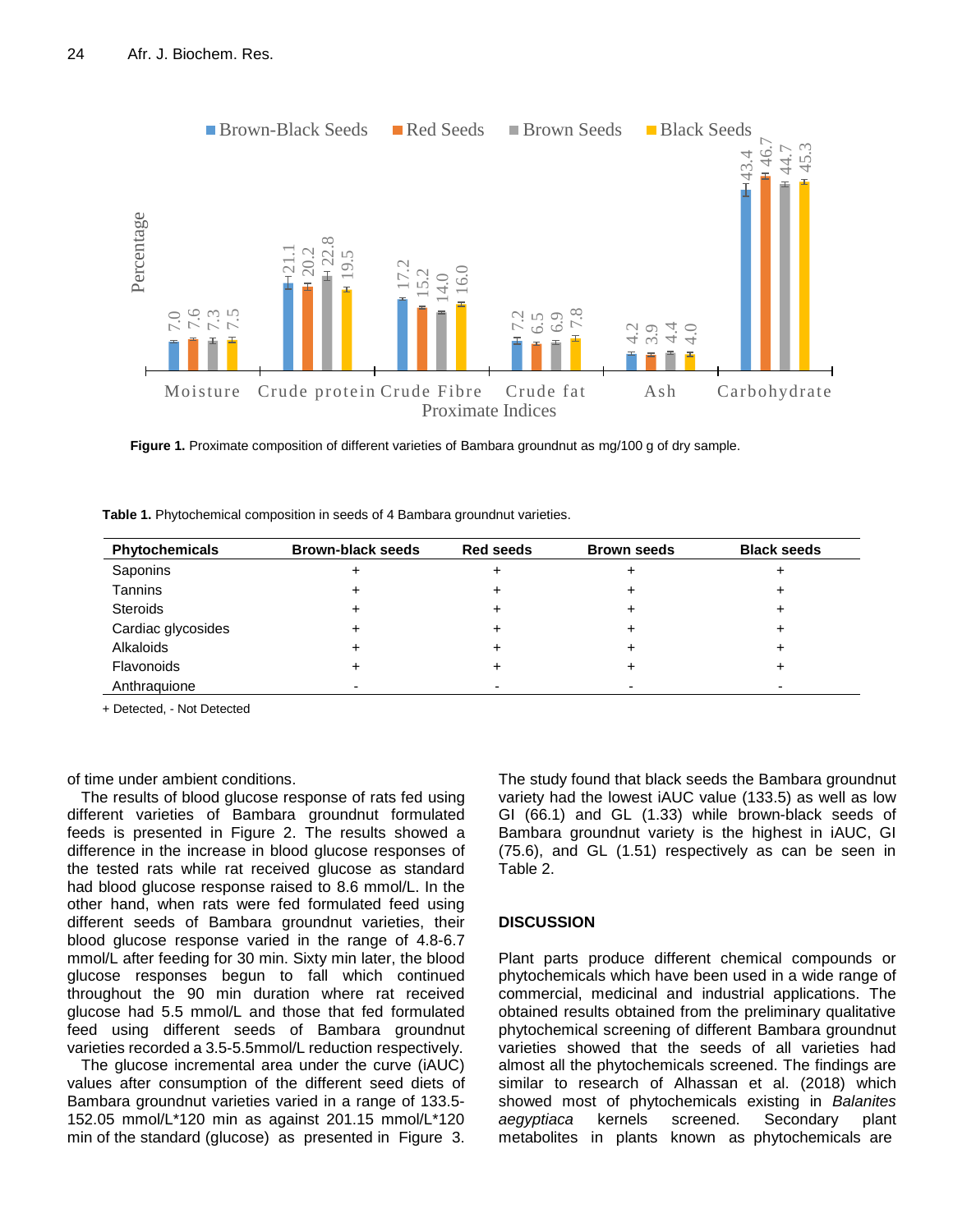

**Figure 2.** Change in Blood glucose of normoglycemic rats after feeding with different varieties of Bambara groundnut.



**Figure 3.** Differences in glucose incremental area under the curve following blood glucose response of rats fed with seed formulated feeds of different Bambara groundnut.

**Table 2.** GI and GL of different varieties of Bambara groundnut formulated feed following feeding of healthy rats.

| Variable               | Available carbohydrate (g) | Serving size (g) | <b>Glycemic index</b> | Glycemic load |
|------------------------|----------------------------|------------------|-----------------------|---------------|
| Brown-black-seeds Feed |                            | 20               | 75.6                  | 1.51          |
| Red seeds-Feed         |                            | 20               | 71.4                  | 1.43          |
| Brown seeds-Feed       |                            | 20               | 72.5                  | 1.45          |
| <b>Black seed-Feed</b> |                            | 20               | 66.4                  | 1.33          |
| Basal-Feed             |                            | 3.5              | 85.1                  | 1.70          |
| Glucose (Standard)     |                            |                  | 100                   | 2.00          |

known to be important for both plants and animals but could also be harmful or show some adverse effects on animals especially when consumed in large quantities hence called anti-nutrients. Antinutritional factors are known to affect the availability of nutrients required by the body and interfere with metabolic process so that growth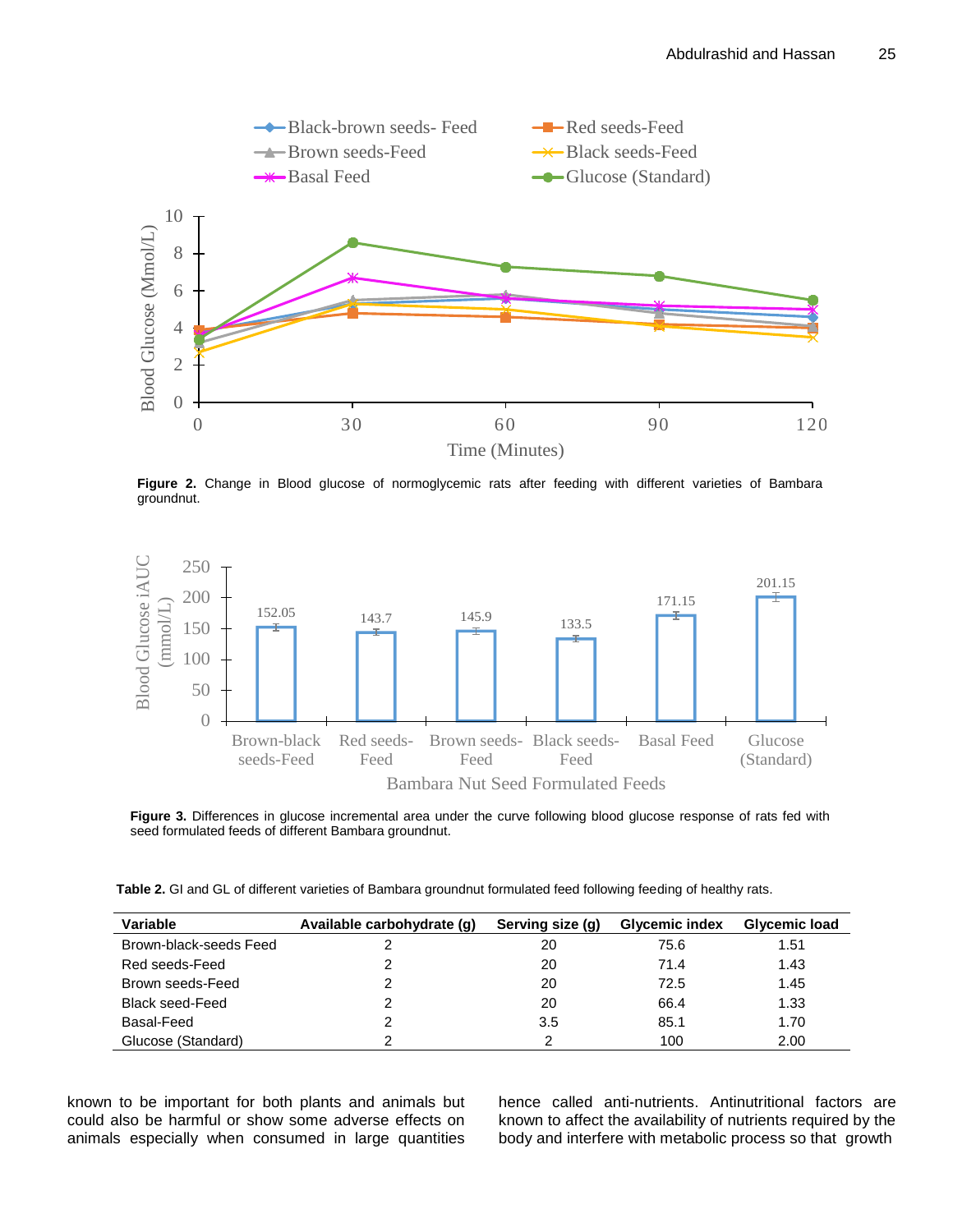and development of the body is negatively influenced. These anti-nutritional factors can be reduced easily to tolerable limits by proper processing techniques such as soaking, cooking and frying (Mohammed et al., 2019).

Proximate composition of different varieties of Bambara groundnut showed high percent of carbohydrates in all the varieties with red seeds Bambara groundnuts having the highest percent in carbohydrates (46.65%), but low percent of ash (3.85%). The proximate composition of the different varieties of Bambara groundnuts recorded in this study are in-line with the findings of Abdulrahaman et al. (2012) and also similar to what was obtain by Alhassan et al. (2015) on Bambara groundnut grown in Madobi LGA of Kano State-Nigeria, which showed high percent of carbohydrate and low percent of ash.

Furthermore, in this study, it is firstly reported that the GI values differed among Bambara groundnut varieties. The study showed that dietary GI, or GL played a significant role in glycemic control of an individual (Thomas and Elliott, 2009). Where carbohydrate foods with low GI are considered to be advantageous to sustained blood glucose levels and metabolic control. In the present study, GI of different varieties of Bambara groundnut was investigated on healthy rats where different GI values were recorded. Previous research showed that GI of food was influenced by the type and amount of dietary fiber content (Russell et al., 2016). Different GI of the Bambara groundnut varieties recorded in this study could be as a result of their different fiber content as reported by Russell et al. (2016) as well as differences in their physical and chemical characteristic as observed by Foster-Powell et al. (2002).

Literature survey reveals that GI of less than 55 is considered low, 56-69 is considered medium and greater than 70 is high as reported by Kaviani et al. (2020). According to the category the GI of most of the Bambara groundnut varieties falls within the category considered as high with values between 71.4 and 75.6 where only one which is identified as black seed variety of Bambara groundnut has value (66.4) that is considered as medium. The GL of Bambara groundnut varieties determined in the present study provided us with clear picture of how they affect the blood glucose. It was reported that, GL between 1 and 10 is considered low, 11-19 is moderate and 20 or higher is considered as high. Based on this, the GL of all the Bambara groundnut varieties studied are within the criteria considered low hence, the lesser they elevate blood glucose and insulin responses. It was reported that consumption of a diet with high GL is associated with an increased risk of type 2 diabetes and other related diseases (Liu et al., 2000).

## **Conclusion**

The study for the first time reported the GI and GL of different varieties of Bambara groundnut where black seed variety of Bambara groundnut possessed some

good qualities that could be consider for use in the nutritional management of blood glucose likely for diabetic patients.

## **CONFLICT OF INTERESTS**

The authors have not declared any conflict of interests.

## **ACKNOWLEDGMENTS**

The authors appreciate the Tertiary Education Trust Fund (TETFUND) from Nigeria for the funding support. The authors are grateful to the Vice-Chancellor and Management Staff of Abubakar Tafawa Balewa University Bauchi, Nigeria.

## **REFERENCES**

- Abdulrahaman AYM, Ali OA, Elhkalifa EA, Suleiman AE (2012). Effect of Bambara groundnut flour supplementation on chemical, physical, nutritional and sensory evaluation of wheat bread. Pakistan Journal of Biological Science 15(17):845-849.
- Alhassan AJ, Dangambo MA, Abdulmumin TM (2015). Evaluation of the Proximate Contents of Bambara Groundnut *Vigna subterranean*  (L.) Verdc Grown in Madobi LGA, Kano State, Nigeria. British Journal of Applied Science and Technology 8(4):361-365.
- Alhassan AJ, Muhammad IU, Idi A, Danagmbo MA, Ramatu R, Mohammad A, Nasir A, Yaradua AI, Adamu SM, Alexander I (2018). Phytochemical Screening and Proximate Analysis of *Balanites aegyptiaca* Kernel. Food Science and Quality Management 74:37-41.
- AOAC (1997). *Official methods of analysis, Association of Official*  Analytical Chemists, Washington, D.C., USA. 17<sup>th</sup> Ed., 807-928.
- Eggum BO, Juliano BO, Maningat OC (1982). The protein amd energy utilization of rice milling fraction by rats. Plant Food Human Nutrition 31(4):371.
- Eleazu CO (2016). The concept of low glycemic index and glycemic load foods as panacea for type 2 diabetes mellitus; prospects, challenges and solutions. African health sciences 16(2):468-479.
- Foster-Powell K, Holt SHA, Brand-Miller JC (2002). International table of glycemic index and glycemic load values. American Journal Clinical Nutrition 76(1):5-56.
- Harborne JB (1999). Phytochemical metho*ds*. A guide to modern technique of plant Analysis. Chapman and Hall, pp. 40-278.
- Harris T, Jideani V, Le Roes-Hill M (2018). Flavonoids and Tannins composition of Bambara groundnut (*Vigna subterenea*) of Mpumalanga, South Africa. Heliyon 4(9):e00833.
- Jenkins DJA, Wolever TMS, Taylor RH (1981). Glycemic index of foods: A physiological basis for carbohydrate exchange. The American Journal Clinical Nutrition 34(3):362-366.
- Jideani VA, Diedericks CF (2014). Nutritional, therapeutic and prophylactic properties of *Vigna subterranean*. In: Antioxidantantidiabetic agents and Human health. IntechOpen, pp. 187-207.
- Kaviani M, Chilibeck PD, Gall S, Jochim J, Zello GA (2020). The Effects of Low- and High-Glycemic Index Sport Nutrition Bars on Metabolism and Performance in Recreational Soccer Players. Nutrients 12(4):982.
- Liu S, Willett WC, Stampfer MJ, Hu FB, Franz M, Sampson L, Hennekens CH, Manson JE (2000). A prospective study of dietary glycemic load, carbohydrate intake, and risk of coronary heart disease in US women. The American Journal Clinical Nutrition 71(6):1455-1461.
- Mohammed A, Muhammad IU, Wudil AM, Alhassan AJ, Abubakar SM, Ngwen, A.L (2019). Phytochemical Screening and Proximate Analysis of Root of *Curcuma longa* Linn. European Journal of